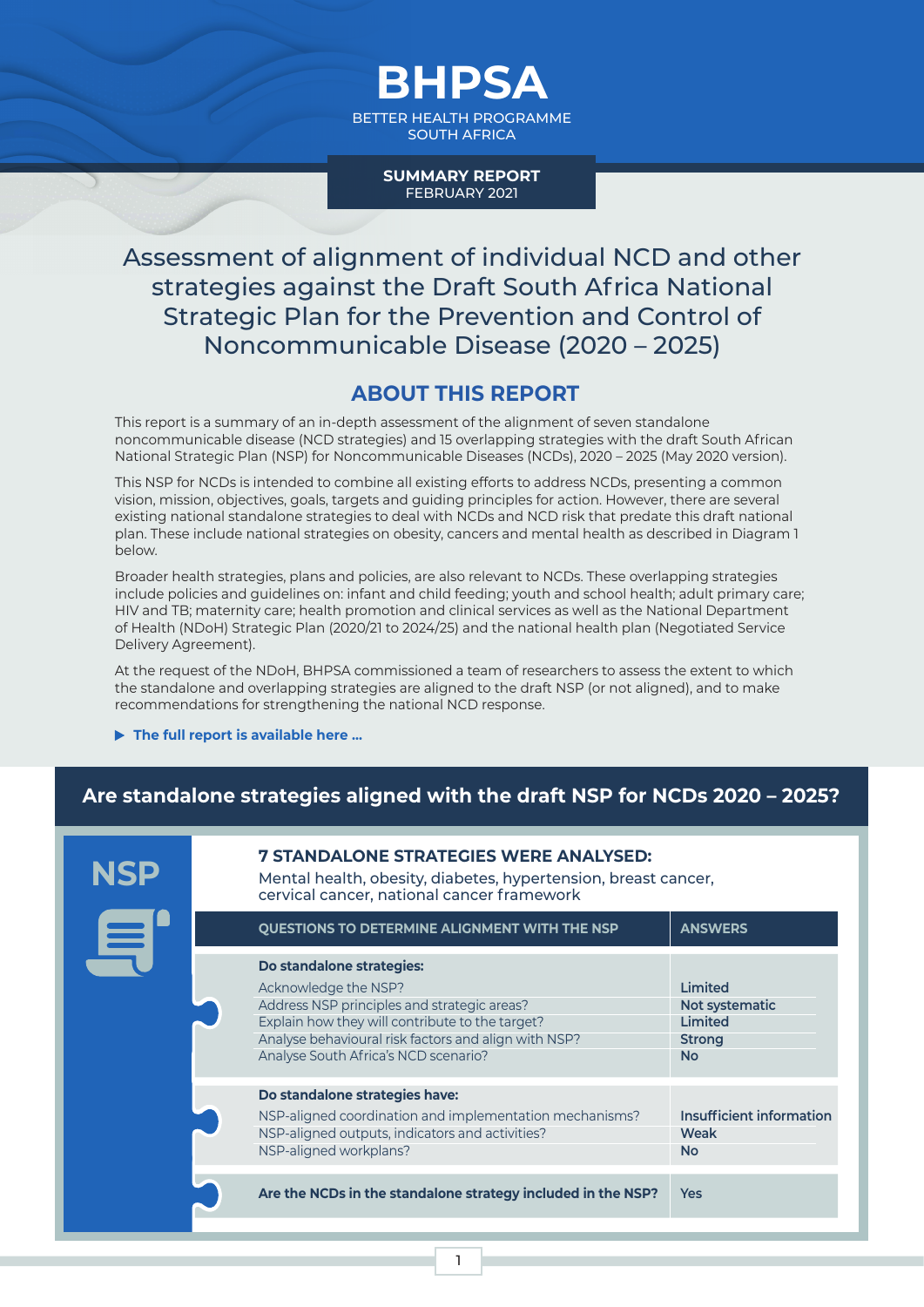# **CONCEPTUAL FRAMEWORK**

SOUTH AFRICA

For the assessment, assumptions were made about what full alignment of standalone and overlapping strategies with the NCD would look like. Potential categories for alignment were identified as: strategic overview, background analysis, approach, and targets and monitoring. A series of questions were developed to probe the extent of alignment in each category (see table above).

### **FINDINGS**

Overall, little alignment was found between the strategies analysed and the NSP. Where there is alignment it is largely coincidental, rather than the result of the NSP acting as a high-level strategy helping to prioritise and determine lower-level inputs. In part, this is a product of timing, as all the standalone strategies were developed before the current NSP was drafted. However, few of them make any reference to the previous NSP, which implies they were not aligned to that version either.

Findings include:

- **The NSP impact target:** There is little acknowledgement in the strategies of the comprehensive NCD target, which is 'To reduce, by one third, premature mortality of noncommunicable diseases through prevention and treatment, and promote mental health and well-being, by 2030'.
- **Behavioural risk factors:** Alignment of behavioural risk factors and NCDs in the standalone strategies is strong, but weaker in the overlapping strategies.
- **Principles:** Most of the strategies, both standalone and overlapping, pick up on many of the principles of the NSP. However, this is not done in a systematic or consistent manner.
- **Strategic areas:** Although the standalone strategies reflect the five strategic action areas of the NSP (governance, reduction of risk factors, early detection and effective NCD management, high quality NCD research and surveillance) this is not done in a way that suggests a coordinated, systematic approach with the NSP guiding priority-setting.
- **Strategic objectives:** Although many of the standalone strategies touch on the NSP's seven strategic objectives, this is not systematic. Alignment of the overlapping strategies is much lower.
- **Implementation arrangements:** The standalone strategies are stronger than the overlapping ones on the importance of integrated care. Whilst coordination mechanisms are mentioned by most of the strategies, there is insufficient information to identify how these would link with the proposed coordination mechanisms in the NSP.
- **Targets and monitoring:** None of the strategies, standalone or overlapping, are well-aligned with the NSP, mostly because targets, outputs, activities, and indicators are missing from the lower-level strategies.